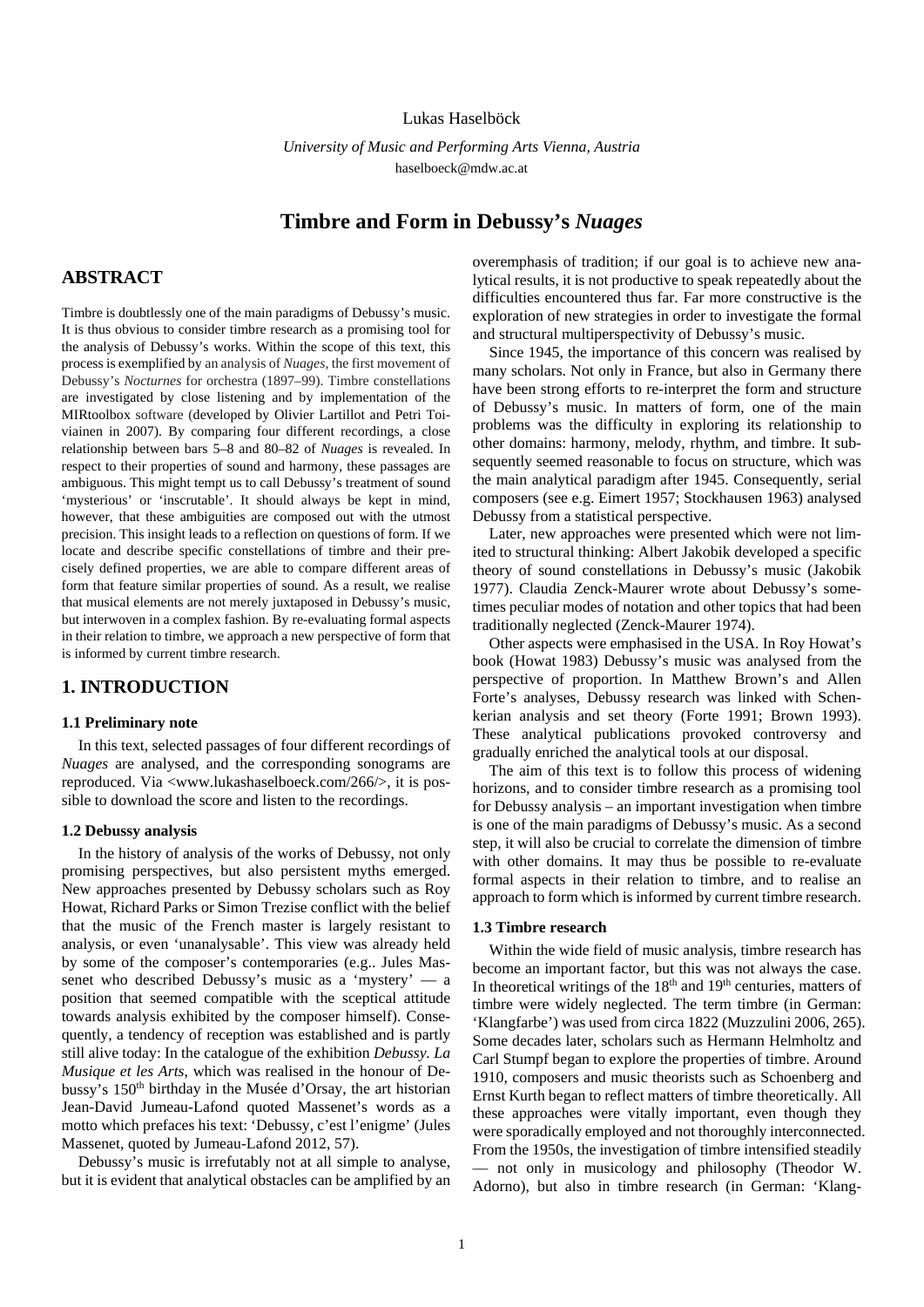forschung') and *recherche musicale* (e.g. Pierre Schaeffer). Another important branch was the fundamental research realised by scholars including Jean-Claude Risset, John Chown-ing, John Grey, Fred Lerdahl<sup>[1](#page-1-0)</sup>, Daniel Pressnitzer / Stephen McAdams and others (Chowning 1973; Grey 1977; Lerdahl 1987; Pressnitzer / McAdams 1999; Risset 2014). A thorough connection between these studies and analytical methods would have been desirable, but was not implemented.

Nevertheless, timbre analysis is currently an active practice in different branches of music analysis, although there are no standardised methods. Due to the complexity of this field of research, a coherent methodology has still to be developed. Moreover, timbre analysis has two major challenges with which to contend: Firstly, the use of software (e.g. sonograms) and processes of close listening must be coordinated (ideally with both sides complementing each other). Secondly, the relation between timbre analysis and other methodological approaches (e.g. analysis of form) must be established.

#### **2. DEBUSSY'S** *NUAGES*

#### **2.1 Introduction**

*Nuages* is the first movement of *Nocturnes* for orchestra (composed 1897–99). As far as we assume, the composition of *Nocturnes* is based on two earlier studies. In 1892, Debussy wrote that he was nearly finished with *Trois Scènes au Crépuscule*, an orchestral triptych, which was apparently inspired by poems of [Henri de Régnier](https://en.wikipedia.org/wiki/Henri_de_R%C3%A9gnier) (Cox 1974, 19f.). However, the piece remained unfinished and the score is lost.

The same applies for another piece written for the Belgian violinist Eugene Ysaÿe. Towards the end of 1894, the composer wrote to Ysaÿe (Cox 1974, 19):

I am working on three *Nocturnes* for violin and orchestra that are intended for you. The first is scored for strings; the second for three flutes, four horns, three trumpets and two harps; the third is a combination of both these groups. (…) This is, in fact, an experiment in the various arrangements that can be made with a single colour — like the study of grey in painting.

All these ideas obviously influenced the final shape of *Trois Nocturnes*, which were premiered by [Camille Chevillard](https://en.wikipedia.org/wiki/Camille_Chevillard) with the [Lamoureux Orchestra](https://en.wikipedia.org/wiki/Lamoureux_Orchestra) on December 9, 1900 in Paris. In an introductory note to this work, Debussy wrote (Simeone 2003, 104):

The title *Nocturnes* is to be interpreted here in a general and, more particularly, in a decorative sense. Therefore, it is not meant to designate the usual form of the nocturne, but rather all the various impressions and the special effects of light that the word suggests. *Nuages* renders the immutable aspect of the sky and the slow, solemn motion of the clouds, fading away in grey tones lightly tinged with white.

### **2.2 Form**

Debussy's compositions unquestionably occupy a relevant position in the history of musical form. However, the composer himself not only denied any reference to traditional forms, but also refused to give hints concerning formal innovations in his music.[2](#page-1-1) Innovations can be identified by engaging in the diversity and plurality of Debussy's formal solutions. Sometimes his forms are clear-cut, with a precise articulation on the surface. In other cases, a fundamental ambiguity of conflicting formal strategies and discrepancies between form and other domains are established. Therefore, the question remains: How are we able to interpret form in Debussy's music?

All this can be reflected by analysing *Nuages*: On the one hand, many listeners might perceive a tripartite form: departure, journey and return (A-B-A'). A quiet opening gradually intensifies and finally leads into the enigmatic colours of the last bars. On the other hand, there are expedient alternatives to the tripartite model. Analysis shows that the A-B-A'-design is merely a part of a complex network of formal and structural strategies. One aspect of this network was discussed by James Hepokoski: '(…) the conventional ABA' impression is present only secondarily, albeit significantly, as a telling side-effect of the more generating rotational principle' (Hepokoski 2010, 14). This sounds plausible, but for many listeners it is the ABA' form which remains in the foreground.

#### **2.3 Timbre**

In this situation, it helps to consider timbre as an additional factor. In doing so, we may be able to implement a critical discussion about the inner life and vivid tensions of Debussy's musical forms.

*Nuages* is as an important step in Debussy's preoccupation with orchestral timbre — from *Prélude à l'aprés-midi d'un faune* (1894) to *Nocturnes* (1897–99), *La Mer* (1903–05), *Images* (1905–1908, 1912), and finally *Jeux* (1912–13). In the case of *Nuages,* the relevance of colours was confirmed by the composer himself, as quoted above in the introductory note ('grey tones lightly tinged with white'). On another occasion, in conversation with Paul Poujaud, Debussy mentioned the experience of 'the effects of clouds on the Seine at the Place de la Concorde' (Herlin 1999, xiii-xiv) and its influence on *Nuages*. In a further well-known statement, Debussy said that music consists of 'colours and rhythmicised time' (Lesure / Nichols 1987, 184). This underlines the major importance of colour in Debussy's music. It is obvious that *Nuages* is a study of the different nuances of colours, and — if we accept this analogue — a study of musical timbre.

#### **2.4 Robert Cogan's analysis of** *Nuages*

In 1984, Robert Cogan presented an attempt to analyse *Nuages* from the perspective of timbre. This analysis is part of his extensive book *Sonic Design*, in which properties of timbre are considered without using software (sonograms etc.; of course, in the 80s, analytical software tools were not widely developed). Cogan prefers a mode of analysis 'that accounts for the complete sound of music. It recognises sound's many supranotational elements (…)' such as 'spectra, attack and incidental noise, interference phenomena, and tone modulation' (Cogan 1976, 397).

<span id="page-1-1"></span><span id="page-1-0"></span><sup>&</sup>lt;sup>1</sup> Lerdahl suggested the hierarchical analysis of the timbres of certain pieces using the paradigm of treelike ramification (Lerdahl 1987, 154). This approach was taken on and discussed by other authors. However, in the case of Debussy it seems questionable whether this approach can be successfully implemented.

<sup>&</sup>lt;sup>2</sup> See e.g. the quoted letter above. Instead of relating to the traditional form of the Nocturne, Debussy emphasises impressions and effects of light.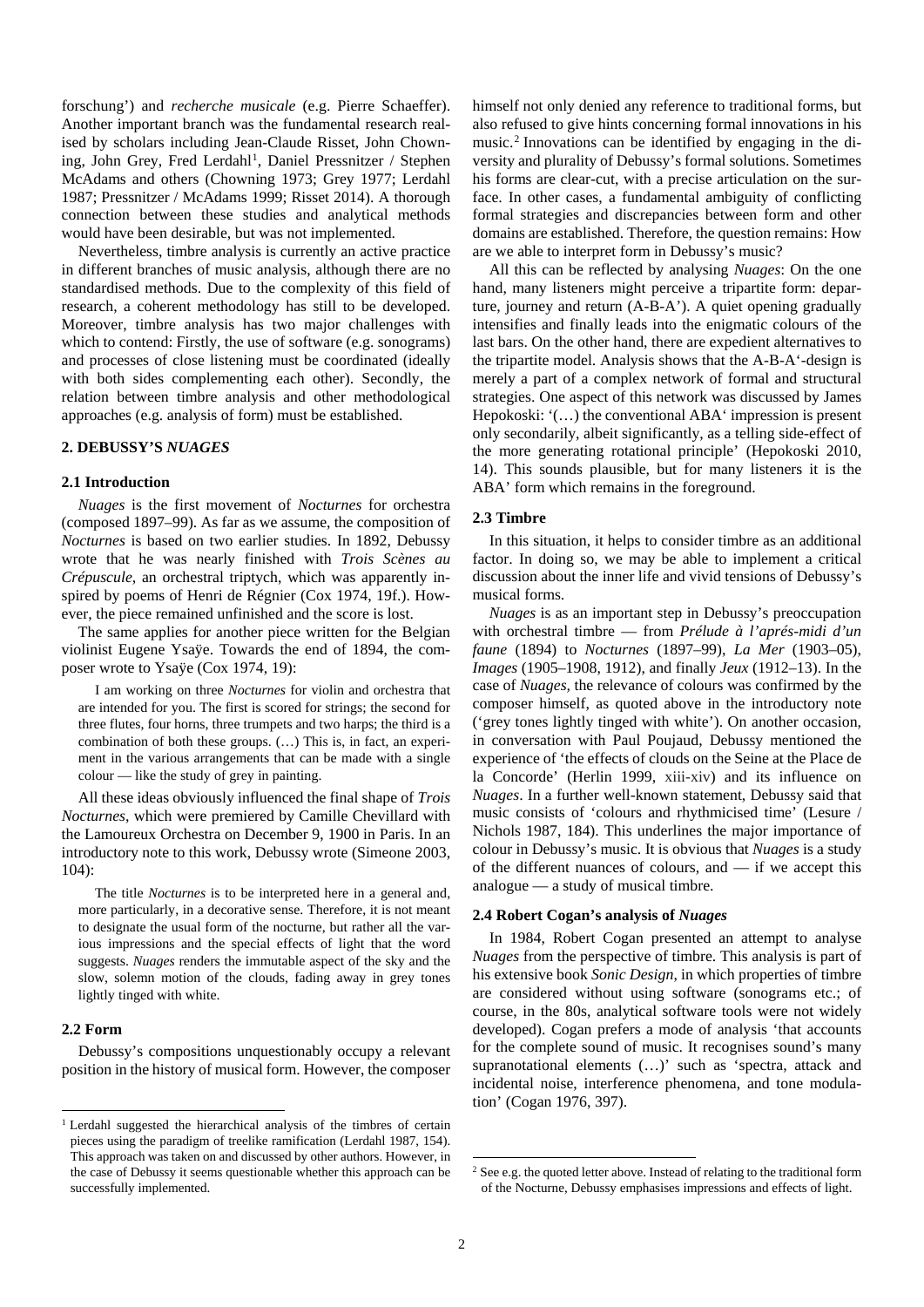In his analysis of *Nuages*, he considers many factors that lead to a global perception of the piece from the perspective of timbre. First, he describes the process of registral change (Cogan 1976, 390: Here, the principal motion of *Nuages* through six different registers is reproduced). On p.393, Cogan summarises this motion graphically (ex.1).



Ex.1: Registral Change in *Nuages* (after R. Cogan)

In a further step, he elaborates on the acoustic properties of orchestral sound and distinguishes different phases. The piece opens with phase 1: In the beginning, a pure quality of sound is dominating which reminds us of sine wave tones (see p.387: phase 1 is identical with stage 1). In phase 2, the intensity of the higher partials, roughness and brightness increase. Phase 2 consists of stages 2 (p.387), 3 and 4 (p.388) where Debussy begins to use divided writing and doublings for strings and woodwinds. In phase 2, the higher interference of partials is a result of the higher tessitura, full instrumentation, but also of the *divisi* setting. In phase 3, spectral intensity decreases again (see stage 5, p.388, where the divided writing for strings continues, but in *pp* dynamics, and also stage 6, p.389 — here we observe the same —, and stages 7–8a and 8b where discrete pitches are clouded, leading to a high relevance of noise).

If we consider the overall curve of brightness and roughness, we see that brightness and roughness are most intense in the middle phases of the piece (see ex.2: spectral brightness, and ex.3: spectral roughness; both of these MIRtoolbox-graphs relate to the Ashkenazy recording).

### **2.5 Timbre analysis of** *Nuages* **with support of the software MIRtoolbox**

In this paper, I will complement Cogan's approach by generating timbre analyses with the software MIRtoolbox (Lartillot 2007). In order to manage the complexities of sonogram analysis and to exclude accidental misinterpretations, four recordings of *Nuages* by Vladimir Ashkenazy, Pierre Boulez, Roger Désormière and Arturo Toscanini are analysed and compared:

Arturo Toscanini, NBC Symphony Orchestra 1953, RCA Red Seal Roger Désormière, Czech Philharmonic Orchestra 1961, Supraphon SUM 30026 Pierre Boulez, Cleveland Orchestra 1995, DG 6375943

Vladimir Ashkenazy, Cleveland Orchestra 2000, Decca 467428



Ex.3: Spectral Roughness in *Nuages*

This comparative process of analysing and listening from the perspective of timbre leads to the following results: At the beginning and end of this piece an ambivalent quality of sound dominates. Two different focal areas of harmony are present which relate to the central pitches g and b, with neither of these harmonic poles being given any clear preference or stability. This ambivalence is supported by the refined use of timbres.

The piece begins with the fifth b–f# (bar 1). The harmony of the first two bars can be traced back to a modal scale based on b. In bar 3, a process of chromatic voice leading leads to another fifth based on g (g–d). This change of harmonic orientation is continued in bar 5, where the third g–b is reached in the clarinets and bassoons. Here, the French horn plays a signal motive, which returns several times in the course of the piece — always on the same pitches: c#, d, e and f ascending, and then de-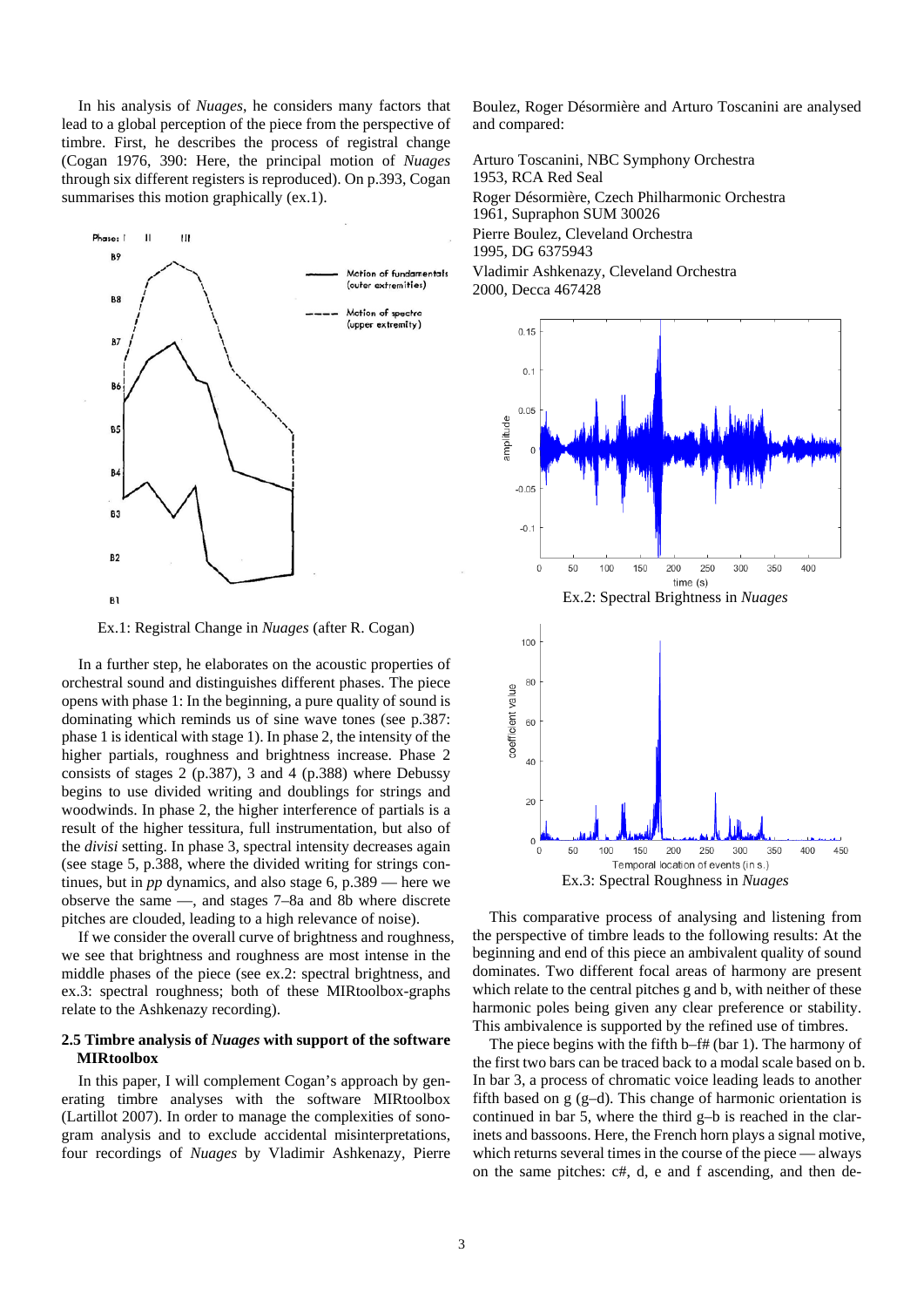scending again. In his analysis, Bruno Plantard pointed out the contrast between the opening (based on the fifth b/f#) and the following passage (bars 5–10, based on the tritone b/f; Plantard 2004, 166). In this context, let us now discuss selected timbre analyses of the passage bars 5–8, beginning with the Ashkenazy recording (ex.4a).

The sonogram analysis of the seconds 16–32 shows that in this recording the pitch g4 at about 400Hz is most intense.<sup>[3](#page-3-0)</sup> In bar 6, the g4 is played by the flute (the g4 of the clarinet, bar 5, is continued here). The g3 of the horn which is played one octave below, *should* actually be more intense (the partial richness of the horn is high), but obviously the first partial of the horn combined with the flute leads to the resulting strong g4. Another reason might be the fact that the main formant of the horn is situated at about 340 Hz (Jordan 2007, 31), and g4 is near to this focal point (f4 = 349 Hz,  $g4 = 392$  Hz). Therefore, during the first six bars the orientation turns from b to g, which is confirmed by close listening.

When the muted strings enter, the situation changes: The clarinets play  $g / b$  – actually not as a third, but as a tenth g3–b4. The g4 is played by a small number of the violins, but the instruments are muted, and therefore the sound is less intense. There is an octave doubling (g3–g4) with the second clarinet, but the support from below is weak because the formant region of the clarinet is much higher than g4. As far as the intensity of partials is concerned, the interconnection of clarinet and muted string instruments is not strong, and g5, which is also played by the muted violins, is likewise not in the foreground. The b4 is stronger because it is played by the first clarinet and reinforced by the first partial of the French horn (b3). Moreover, this sound is complemented by a timpani roll on b2, and by the b6, which is present in the upper voice of the muted violins. Consequently, at second 26 of the Ashkenazy sonogram, b4 (at about 500 Hz) is more intense than g4 (at about 400 Hz). Additionally, f5 (at about 700 Hz) is important (this is the first and third partial of the bassoons, which play f3 and f4).



Ex.4a: Sonogram of the Ashkenazy Recording, sec. 16–32

If we compare the four recordings, there is a similar result in the Désormière sonogram (ex.4b): During the analysed passage, b4 and also b5 become stronger than g4. In the Boulez sonogram, b4 is intense from the beginning of the analysed passage — there is a strong third  $g4-b4$  in bar  $5-6$  —, and thereafter, the intensity of g also weakens; b4 remains in the foreground (ex.4c). Due to the analogous instrumentation of g4 and b4 in bar 6 (horn and flute are combined), no reason actually exists for a different intensity of the pitches. Differences are obviously motivated only by nuances of interpretation.



Ex.4b: Sonogram of the Désormière Recording, sec. 20–35



Ex.4c: Sonogram of the Boulez Recording, sec. 15–26



Ex.4d: Sonogram of the Toscanini Recording, sec. 15–26

In the Toscanini sonogram, we arrive at the same result (ex. 4d), as far as g4 and b4 are concerned. However, there are different accentuations of timbre in deeper and higher frequencies from bar 7 onwards (but we should remain cognisant that such differences may arise as a result of recording techniques, or of recording quality — especially when dealing with historical recordings).

Altogether, the balance of timbre is quite diverse across the four recordings, but there are also some common properties: In bar 5, the pitch g4 is strong. With the entrance of the muted

<span id="page-3-0"></span><sup>&</sup>lt;sup>3</sup> For the discrimination of the octaves, not German notation, but scientific pitch notation is used.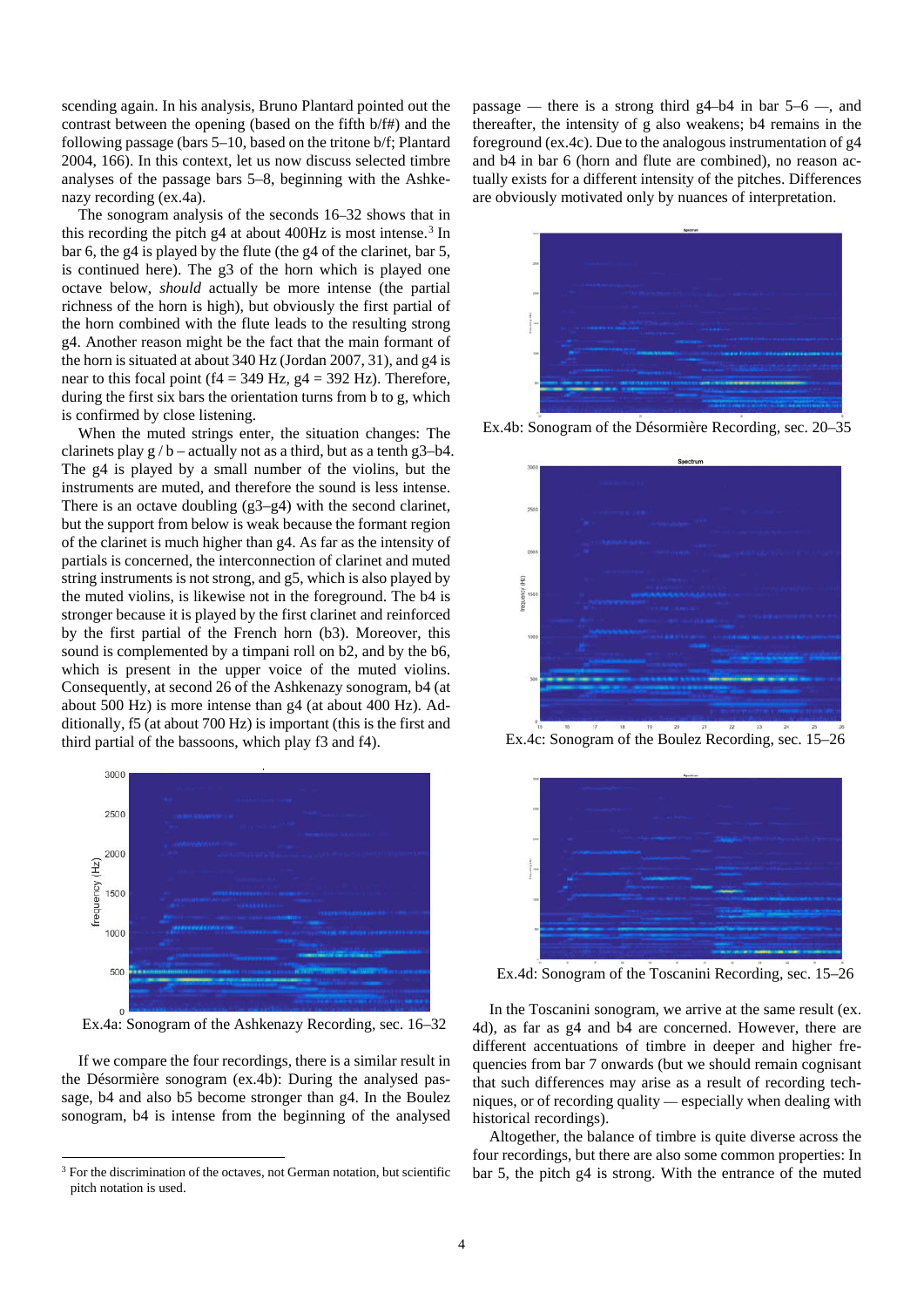strings in bar 7, it loses its intensity. As a result, we perceive an ambivalent situation: The first two bars are based on the pitch b, and in the following bars, g comes into the foreground. This passage can be analysed by reference to an acoustic mode on g. However, sonogram analysis and close listening suggest that from bar 7 onwards the base of this mode (g) is weakened because the pitch b is more intense. This leads us to the question of whether this passage is orientated towards the central pitch b or g. Obviously, there is no simple answer: In bars 7–8, the ambivalence of b/g is not only prolonged, but also reinforced. This leads to the conclusion that the first eight bars tend toward an ambiguity of sound which can be listened to in different ways.

In the middle passages of the piece, Debussy prefers harmonic constellations which sound warmer than the beginning – e.g. textures based on parallel voice leading (ninth and eleventh chords over g and b minor triads). A further passage which is based on a pentatonic scale over d# (bar 64ff.) is crucial as a counterbalance to the colours of the beginning.



Ex.5a: Sonogram of the Ashkenazy Recording, sec. 341–52



Ex.5b: Sonogram of the Désormière Recording, sec. 335–46

The final part (bar 80ff.) can be called a 'recapitulation' in some respect.<sup>[4](#page-4-0)</sup> Due to different aspects of harmony, melody, rhythm and timbre, the listener is reminded of bars 5–8, which have already been analysed above. However, the sonogram of the Ashkenazy recording (ex.5a) suggests that there is a decisive difference between these passages: From the beginning of bars 80–82, b4 (about 500 Hz) is stronger than g4 (about 400 Hz). This can be explained by the following: The bassoon is

playing b2, and the third partial of this pitch is b4. The main formant of the bassoon is situated between g4 and e5 (Mertens 1975, 57) with the centre a4. Therefore, b4 is near to the centre of the bassoon formant zone, and this may contribute to its high intensity.



Ex.5c: Sonogram of the Boulez Recording, sec. 290–96



Ex.5d: Sonogram of the Toscanini Recording, sec. 277–86

If we compare the sonograms of the Ashkenazy, Boulez, Désormière and Toscanini recordings, we retrieve similar results: In the Toscanini sonogram (ex.5d), b4 is also more intense than g4. In the Boulez sonogram (ex.5c), not only b4, but also b2 is emphasised. And finally, in the Désormière sonogram (ex.5b), b2 dominates. The pitch b4 is dominant in three of the four sonograms (5a, 5c and 5d), even if it sounds only 'virtually' (as the third partial of the b2 of the bassoon), in contrast to bar 6, where the b4 is played by the flute, but does not have significant effects on the timbral hierarchy. This confirms the previously outlined view that at the beginning and end of *Nuages*, there exists a fragile balance between different focal areas of timbre (mainly b and g) which depends on changing overtone relations.

Another interesting fact lies in bar 80, where the French horn plays f4. In the Ashkenazy sonogram we observe a high intensity of c6, the second partial of f4, at about 1050 Hz. This partial is situated in the formant region of the French horn (which extends from g5 to e6 with the centre b5; Mertens 1975, 49). Therefore, not only b4 is intense, but there is an additional conflict between b4 (500 Hz) and c6 (1050 Hz) which may contribute to the dissonant effect of this sound constellation. The close relationship between the bars 5–8 and 80–82 could therefore also be explained by this 'timbral dissonance' which forms a link between the two passages (b4/f5 and b4/c6).

<span id="page-4-0"></span> <sup>4</sup> This formal sound design brings Wagner's *Tristan prelude* into mind, where the beginning and the end are dominated by enigmatic woodwind sounds, in contrast to the middle passages where a powerful orchestral upsurge is dominated by the strings and brass.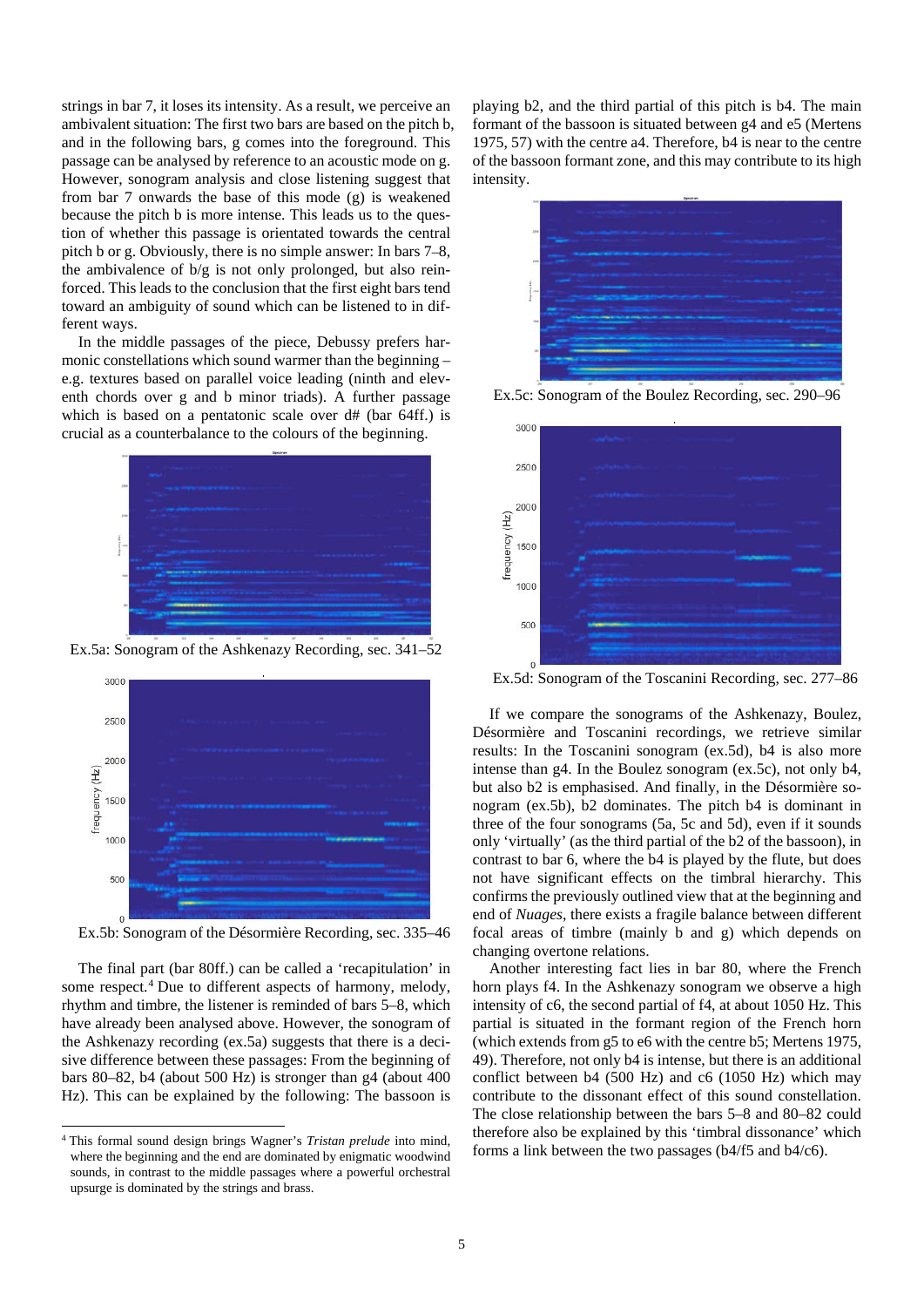In the following bars, the mentioned harmonic constellations remain, albeit with modifications: In bar 84, b2 is omitted, and the French horn motif (c#4, d4, e4, f4) plus the f3/g3 of the clarinets remain. In bar 88, the b2 (tremolo of the celli and timpani) and b3 (French horn) change their harmonic function again – now the b is situated over d2/e2 of the celli and double basses. Tremolo and timpani sound increasingly dominates. Bars 94 (g1 in the double basses) and 98 (flute motif) remind us of the idyllic middle section (bars 64ff.). However, the piece ends with the b played by the strings and timpani. Thus, the ambivalence of b/g is continued into the final passage.

## **3. CONCLUSION**

The sonogram analyses presented here demonstrate that the beginning and end of *Nuages* are characterised by timbre constellations which fluctuate between the central pitches b and g. In respect to harmony and sound, these passages are ambivalent.

Given these findings, it is crucial to draw the right conclusions. Certainly, this exemplified ambivalence might tempt us to simply call this treatment of sound 'mysterious' or 'inscrutable': 'Debussy, c'est l'enigme'. However, it should be considered that these ambiguities are composed out with utmost precision, or, as Vladimir Jankélévitch has formulated it (Jankélévitch 1976, 17):

Au lieu que tout secret est secret en complication et en ténébreuse profondeur, Debussy est patent parce que ses mystères sont clairs. *Debussy est mystérieux, mais il est clair.* [5](#page-5-0)

This insight, which is confirmed by sonogram analysis in this text, might also lead to a new reflection of the question of form. If we locate and describe sound constellations and their precisely defined properties, we should also be able to compare different formal sections that feature similar properties of sound. By doing that, we realise that Debussy's forms consist of elements which are not merely juxtaposed, but complexly connected and interwoven.

In the case of *Nuages*, it may make sense to re-evaluate the A-B-A'-form by connecting its conventional formal design to the inner properties of timbre. By realizing that bars 5–8 and 80–82 are characterised by a specific ambiguity of sound, we recognise that sound qualities and their relationship to form and listening are at the core of Debussy's music.

There are conclusions that ultimately reach even further. Timbre analysis allows for re-evaluation of the term 'impressionism' and its misinterpretation as vague pointillism. [6](#page-5-1) This implies the implementation of a perspective which does not

rely on our intuition exclusively, but which is informed by current timbre research.

## **KEYWORDS**

Form, Musical Perception, Timbre

## **REFERENCES**

- Brown, Matthew, 1993. 'Tonality and Form in Debussy's *Prélude à 'L'Après-midi d'un faune*', *Music Theory Spectrum* 15/2: 127–43.
- Chowning, John, 1973. 'The synthesis of complex audio spectra by means of frequency modulation', *Journal of the Audio Engineering Society* 21: 526–34.
- Clevenger, John R., 2001. 'Debussy's Rome Cantatas', in Jane F. Fulcher (ed.), *Debussy and His World*, Princeton: Princeton University Press, 9–98.
- Cogan, Robert / Escot, Pozzi, 1976. *Sonic Design: The Nature and Sound of Music*, Englewood Cliffs, N.J.: Prentice-Hall.
- Cox, David V., 1974. *Debussy Orchestral Music*, London: BBC Publications.
- Eimert, Herbert, 1957. ,Debussys Jeux', Die Reihe 5: 5-22.
- Forte, Allen, 1991. 'Debussy and the Octatonic', *Music Analysis* 10: 125–69.
- Grey, John M., 1977. 'Multidimensional perceptual scaling of musical timbres', *JASA* 61/5: 1270–1277.
- Hepokoski, James, 2010. 'Clouds and Circles: Rotational Form in Debussy's *Nuages*', *Dutch Journal of Music Theory* 15*/*1: 1–17.
- Herlin, Denis, 1999. 'Avant-propos' to the critical edition of the *Nocturnes,* in *Œuvres complètes de Claude Debussy* (Musica Gallica, Série V, vol. 3), Paris: Durand.
- Howat, Roy, 1983. *Debussy in Proportion: A Musical Analysis*, Cambridge: Cambridge University Press.
- Jakobik, Albert, 1977. *Claude Debussy oder Die lautlose Revolution in der Musik*, Würzburg: Konrad Triltsch Verlag.
- Jankélévitch, Vladimir, 1976. *Debussy et le mystère de l'instant*, Paris: Plon.
- Jumeau-Lafond, Jean-David, 2012. 'Du côté de l'ombre Debussy symboliste', in *Debussy. La Musique et les Arts*, cat. exp., Paris: Éditions Musée d'Orsay/Skira/Flammarion, 56–69.
- Jordan, Andreas, 2007. *Akustische Instrumentenerkennung unter Berücksichtigung des Einschwingvorgangs, der Tonlage und der Dynamik*, Wien: thesis Univ. of Music and Performing Arts.
- Lartillot, Olivier / Toiviainen, Petri, 2007. *A Matlab Toolbox for Musical Feature Extraction from Audio*, Proc. of the 10<sup>th</sup> Int. Conference on Digital Audio Effects (DAFx-07), Bordeaux, September 10–15
- [<https://www.jyu.fi/hum/laitokset/musiikki/en/research/coe/material](https://www.jyu.fi/hum/laitokset/musiikki/en/research/coe/materials/mirtoolbox/dafx2007.pdf) [s/mirtoolbox/dafx2007.pdf>](https://www.jyu.fi/hum/laitokset/musiikki/en/research/coe/materials/mirtoolbox/dafx2007.pdf) (18.10.2017)
- Lerdahl, Fred, 1987. 'Timbral Hierarchies', *Contemporary Music Review* 2: 135–60.
- Lesure, François / Nichols, Roger, 1987. *Debussy Letters*, Cambridge, Mass., Harvard University Press.
- Mertens, Paul-Heinrich, 1975. *Die Schumannschen Klangfarbengesetze und ihre Bedeutung für die Übertragung von Sprache und Musik*, Frankfurt a.M.: Erwin Bochinsky.
- Muzzulini, Daniel, 2006. *Genealogie der Klangfarbe*, Bern etc.: Peter Lang.
- Parks, Richard, 1989. *The Music of Claude Debussy*, New Haven: Yale University Press.
- Plantard, Bruno, 2004. 'Deux études du mouvement. *Nuages* et *Fêtes*', in Maxime Joos (ed.), *Claude Debussy. Jeux de Formes*, Paris: Éditions Rue d'Ulm, 159–88.
- Pressnitzer, Daniel/McAdams, Stephen, 1999. 'Two phase effects in roughness perception', *JASA* 105/5: 2773–2782.

<span id="page-5-0"></span><sup>&</sup>lt;sup>5</sup> 'While every secret is obscured by complication and shadowy depths, with Debussy everything is open because his mysteries are clear. *Debussy is mysterious, but he is clear*' (transl. Anne Ewing).

<span id="page-5-1"></span><sup>6</sup> This misinterpretation has a long history. As far as we know, the first application of the term 'impressionism' to Debussy's music can be found in Henri Delaborde's report on *Nocturnes* (quoted after Clevenger 2001, 71): 'One recognizes in his [Debussy's] case a feeling for musical color, the exaggeration of which makes him too easily forget the importance of precision of design and form. It is strongly desired that he guard against this vague 'impressionism' that is one of the most dangerous enemies of truth in works of art. The first movement of the symphonic piece of M. Debussy is a sort of adagio prelude, of a reverie and affectation that lead to confusion.'